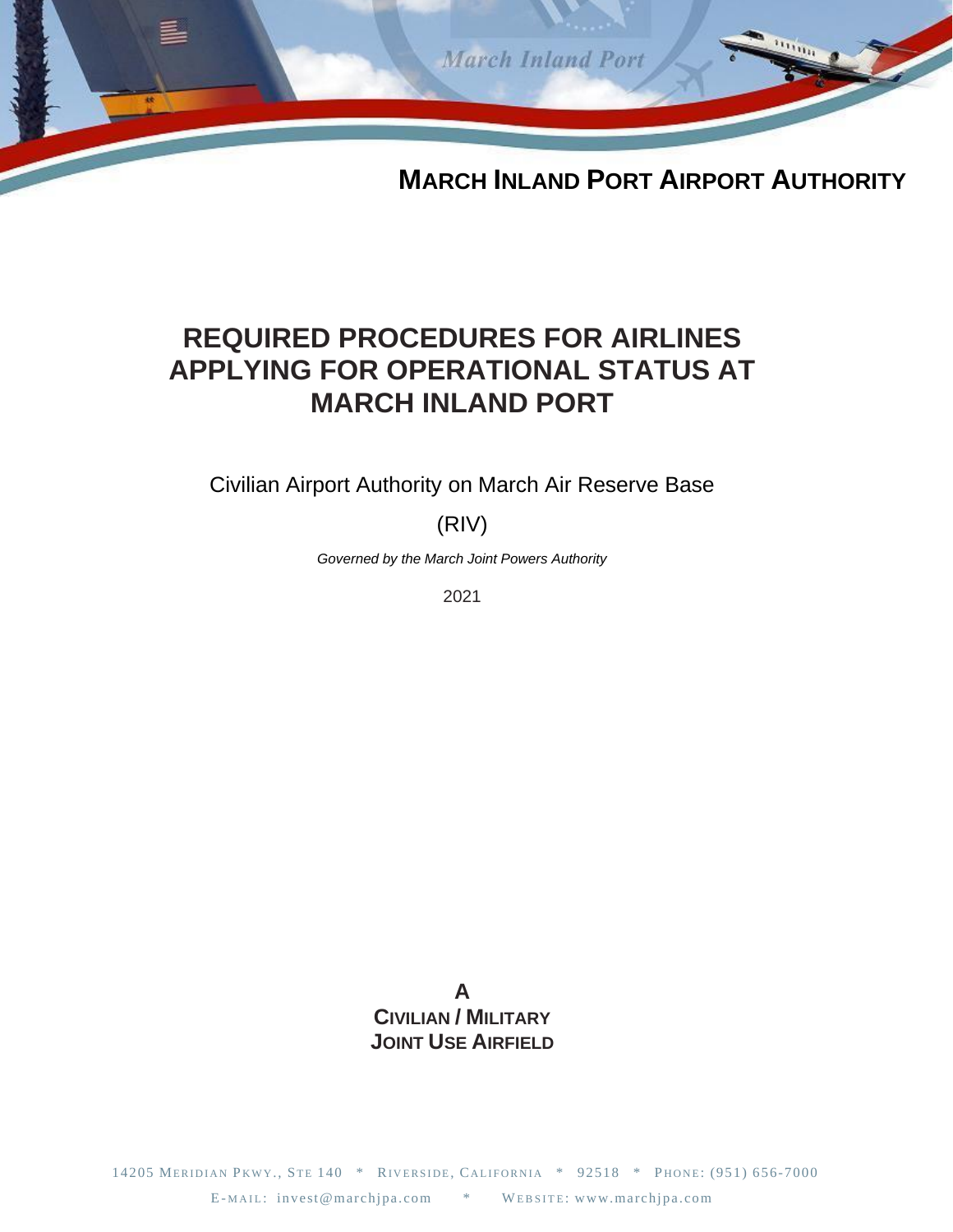# **FROM THE AIRPORT DIRECTOR**

*Welcome to March Inland Port* (MIP), a military and civilian commercial airport. You will find that MIP's operating rates offer airlines an efficient and affordable alternative to larger hub airports in southern California.

MIP maintains its position as a premier facility in global air transportation primarily due to its location and airfield features. Recent improvements include construction of a 260,000 gallon bulk JET-A fuel storage facility (which is expandable to 680,000 gallons and currently in the entitlement and design phase), taxilane widening to accommodate Design Group V aircraft, LED taxiway lighting and a new Executive General Aviation Terminal. A CAT II ILS, which was decommissioned in 2011, can be reactivated with carrier capital investment. Future capital improvements include construction of a parallel taxiway west of the runway, construction of additional aircraft parking aprons, taxiway improvements, warehouse/distribution facilities and aircraft hangars. MIP coordinates projects with the March Joint Powers Authority (MJPA), the governing authority for MIP.

MIP is listed in the Federal Aviation Administration's (FAA) National Plan of Integrated Airport System (NPIAS) Program as a public use airport. MIP's classified as a "reliever airport" in the NPIAS program affords access to limited Federal funding opportunities for capital improvements. Overall, the FAA supports MIP strategically as it will relieve future congestion at other airports in Southern California.

As with identifying RIV's positive attributes, it is equally important to specify challenges carriers may face. MIP may only land 10,500 aircraft annually at March Air Reserve Base (MARB) limiting carrier operational growth and competition with other carriers that may already operate at MIP. The airport is closed between 23:00 and 07:00 (PST) daily and is closed on holidays. Carriers desiring to operate during nighttime closures are required to pay for additional labor for tower and airfield operational personnel via long-term agreements. A California Environmental Impact Report (EIR) and an MIP Threshold of Significance Study (TSS) are required. Both include a tremendous level of transparency and community involvement and can take up to 18 months to complete. The Air Force must concur with the findings and support the new carrier activity. They must also concur with proposed nighttime flight operations and additional labor requirements to include Tower, Airfield Operations and ARFF. RIV is also a one-runway field. Carriers will experience runway closures and are expected to revise operation in such events. Lastly, RIV is first and foremost a military field. Civil carriers can expect delays as military flight operations have priority over civil carrier activity.

We are committed to creating jobs and facilitating your success; which ultimately stimulates significant economic benefits in Riverside County.

Gary W. Gosliga

Gary W. Gosliga Airport Director March Inland Port Airport Authority *At March Inland Port…We Mean Business!*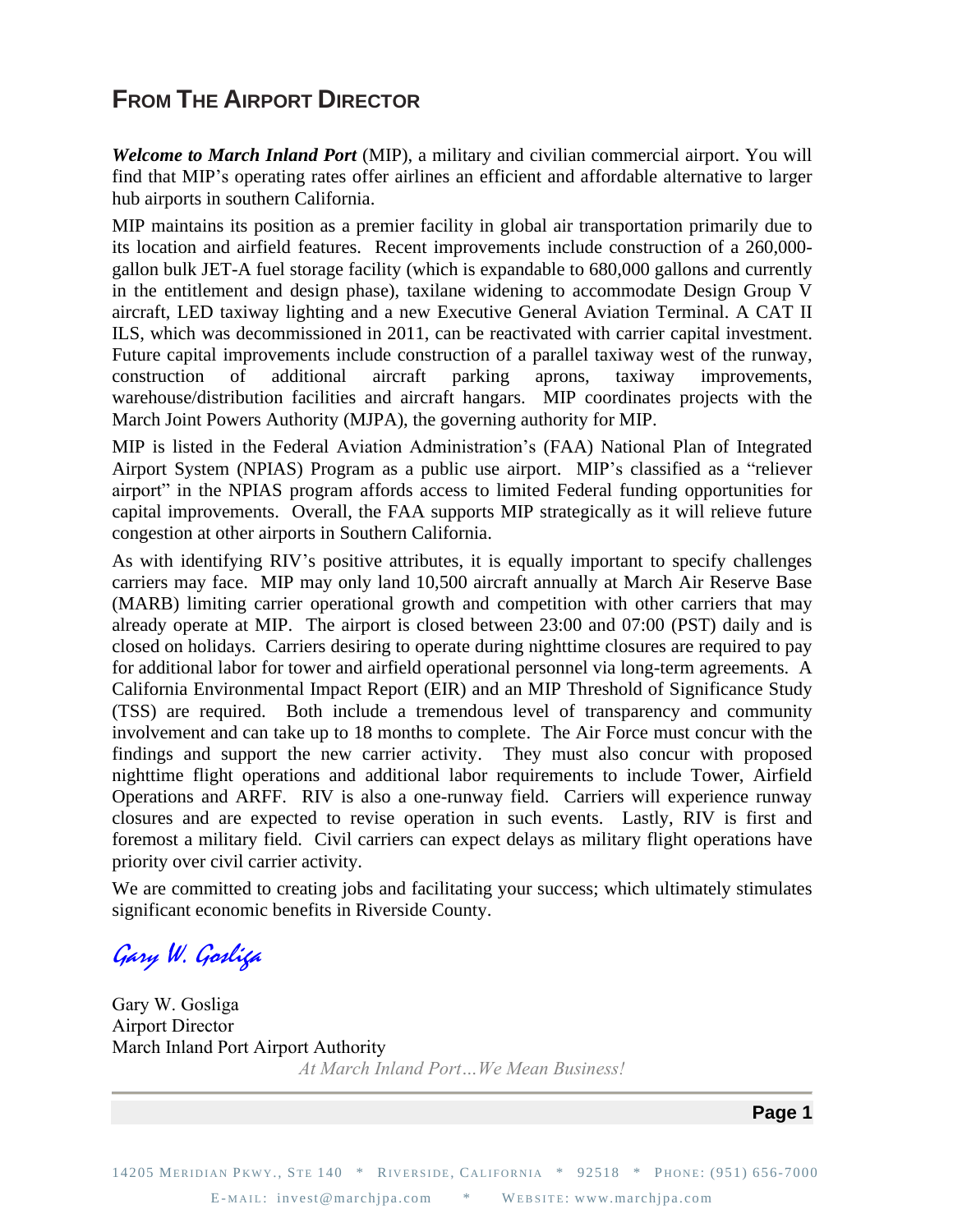# **TABLE oF CONTENTS**

| New Airline Tenant Requirements              | 3      |
|----------------------------------------------|--------|
| <b>Rental Rates and User Charges</b>         | 6      |
| <b>Common Use Facilities</b>                 | $\tau$ |
| Fuel Suppliers and Into-Plane Agents         | 8      |
| Government Agencies                          | 9      |
| Form of Irrevocable Standby Letter of Credit | 10     |
| Airside Operating Information                | 12     |
| New Airline Tenant Check-List                | 13     |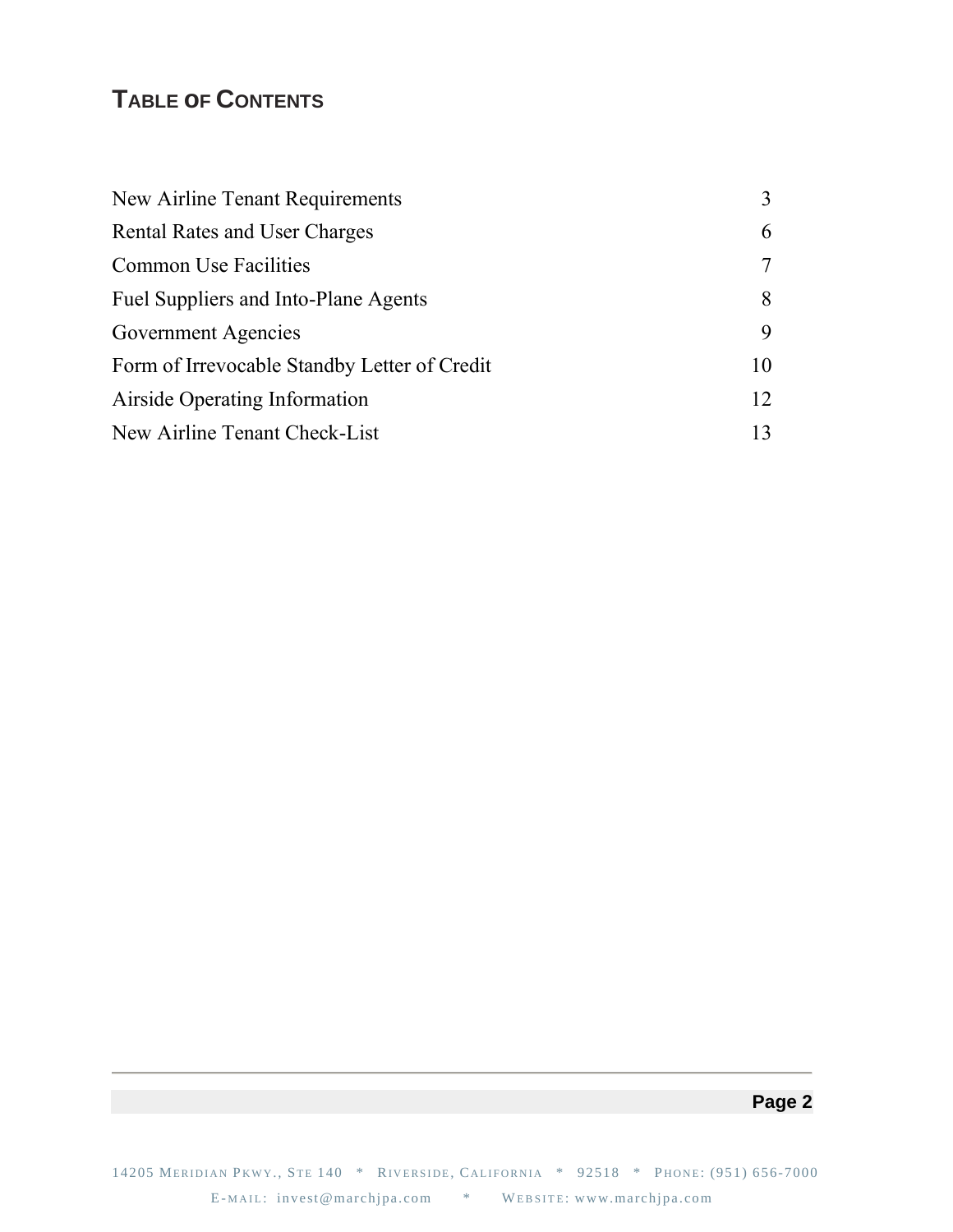## **NEW AIRLINE TENANT REQUIREMENTS**

All prospective air carriers seeking to commence scheduled service at March Inland Port (RIV) must initiate the following actions before any aircraft operations are Permitted:

➢ **Carrier Information:** Domestic and International carriers must submit a written request to operate at RIV. Please provide carrier name, business type, address, phone, contact person, three letter code, carrier designation/license, business license, Dun and Bradstreet No., financials (balance sheets for Rev/Exp for four (4) years) and three references. Please describe the type of service (passenger, cargo, scheduled, charter), origins and destinations, annual number of flights, arrival and departure times and fleet mix to the Airport Director, at least 120 days prior to expected startup.

➢ **Property and Facility Needs:** If the airline wishes to use existing and available airport facilities (whether owned by third-party or Authority), a written request must include projected operational space needs, and be submitted 120 days in advance to allow time for all binding agreements to be processed and executed. Space needed for Air Carrier operations and maintenance space needs may be secured from the airport authority by way of a facility or ground lease, or through a sublease or other arrangement with an existing tenant. The Airport will assist in making arrangements with existing tenants, if necessary.

➢ **Environmental Reviews:** In some cases, an airline's fleet mix or hours of the day in which the Air Carrier intends to operate aircraft at RIV may require certain environmental reviews. The Air Carrier will be notified if additional reviews are necessary after the Air Carrier's application is reviewed. The Air Carrier will be responsible for costs associated with the required additional reviews.

➢ **Airport Operating Agreement:** Airlines executing an Operating Agreement are subject to landing fees, fuel flowage fees, parking fees and other fees equally charged to similarly classified airlines at RIV. Fees are adjusted periodically.

➢ **Provide the following** at least 120 days prior to expected start-up:

1. A security deposit equal to three (3) months landing fees based on the Carrier's projected schedule and fleet mix, computed at current rates, plus three (3) months lease payments, if applicable. The security deposit is to be in the form of an irrevocable letter of credit drawn on a reputable U.S. bank or financial institution with the March Inland Port Airport Authority, listed as the beneficiary. Cash is not accepted. The security deposit must be in place when executing the Operating Agreement.

2. A copy of Insurance Certificate naming March Inland Port Airport Authority as additional insured providing:

i. Comprehensive General Liability insurance of \$50 Million combined single minimum (Bodily Injury and Property Damage);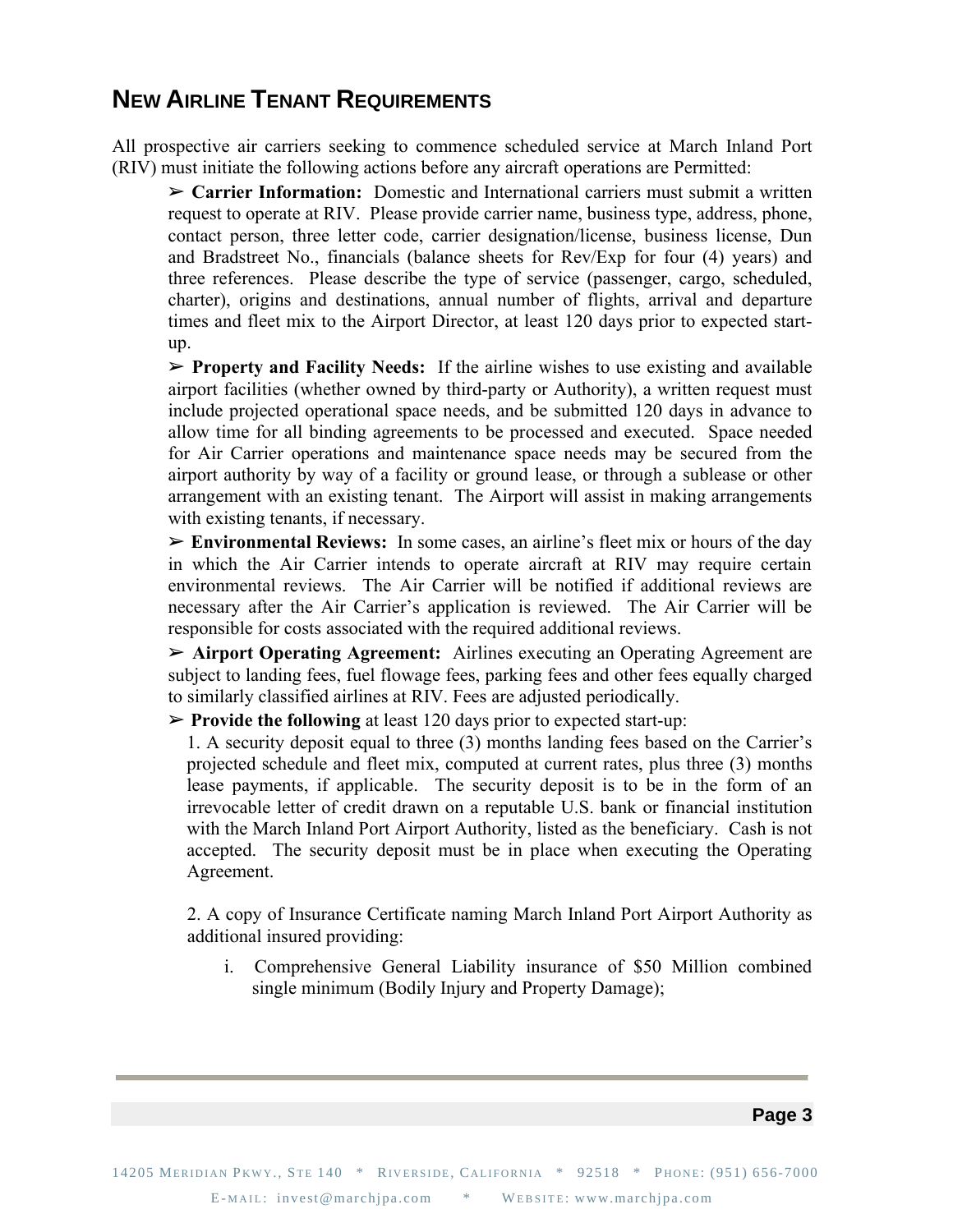- ii. required minimum insurance amount:
	- a) Workers Compensation (Statutory Limit);
	- b) Bodily Injury by Accident/Disease (\$500,000 each policy);
- iii. Vehicle and Aircraft (including Helicopter) Liability insurance of \$10 Million each policy (Bodily Injury and Property Damage); and as further described in the attached sample Operating Agreement

3. Provide a current copy of the air carrier's FAA Aircraft Certification and Operating Certificate from the Department of Transportation (DOT).

4. Copy of air carrier's registration from the Office of the California Secretary of State providing evidence of authorization to conduct business in this state.

5. Provide a list of service companies that will handle the airline's operations: Fuel Supplier, Aircraft Maintenance Contractor, Ground Handler, etc. RIV vendors are listed on page 9. All service vendors conducting business at RIV are required to possess a Non-Exclusive Vendor Permit (NEVP) issued by the Airport Authority. Permit holders remit monthly airport surcharge payment to the Airport Authority equal to 10% of their gross revenues. Vendors may or may not pass-thru the surcharge to their customers. Authority must be notified within 30 days of any changes to/in Vendors during the term of the Agreement. Vendors are not permitted to conduct services until an NEVP has been issued.

6. March Inland Port does not have US Customs. However, RIV may be able to initiate a "User Fee" agreement with the U.S. Customs and Border Protection Office. RIV must provide facilities and pay cost associated with Customs Agents necessary to cover international flights. The Air Carrier is expected to reimburse the Airport Authority for those costs.

7. RIV is outside of the 70 mile radius for Long Beach US Customs. Due to the distance, US Customs requires that RIV be assigned permanent Agents on site. Agent and their families relocate to the region. Due to the level of commitment, carriers must accept the Long-Term agreement (usually 5-10 years) and financial commitments of a "User Fee" status. Facilities must be constructed to US Customs specification and Customs vehicles are required. Such facilities and motor vehicle requirement are paid by Carrier.

➢ **Monthly Activity Reports:** Each airline serving RIV is required to submit certain monthly reports to March Inland Port Airport Authority or its assigned. Reports include:

1. On the 10th day of each month after start-up, a traffic report including passenger volume, cargo volume and aircraft operations must be completed for the prior month and submitted to the Airport Authority on a Carrier reporting form or forms provided by the Airport Authority, as mutually agreed upon.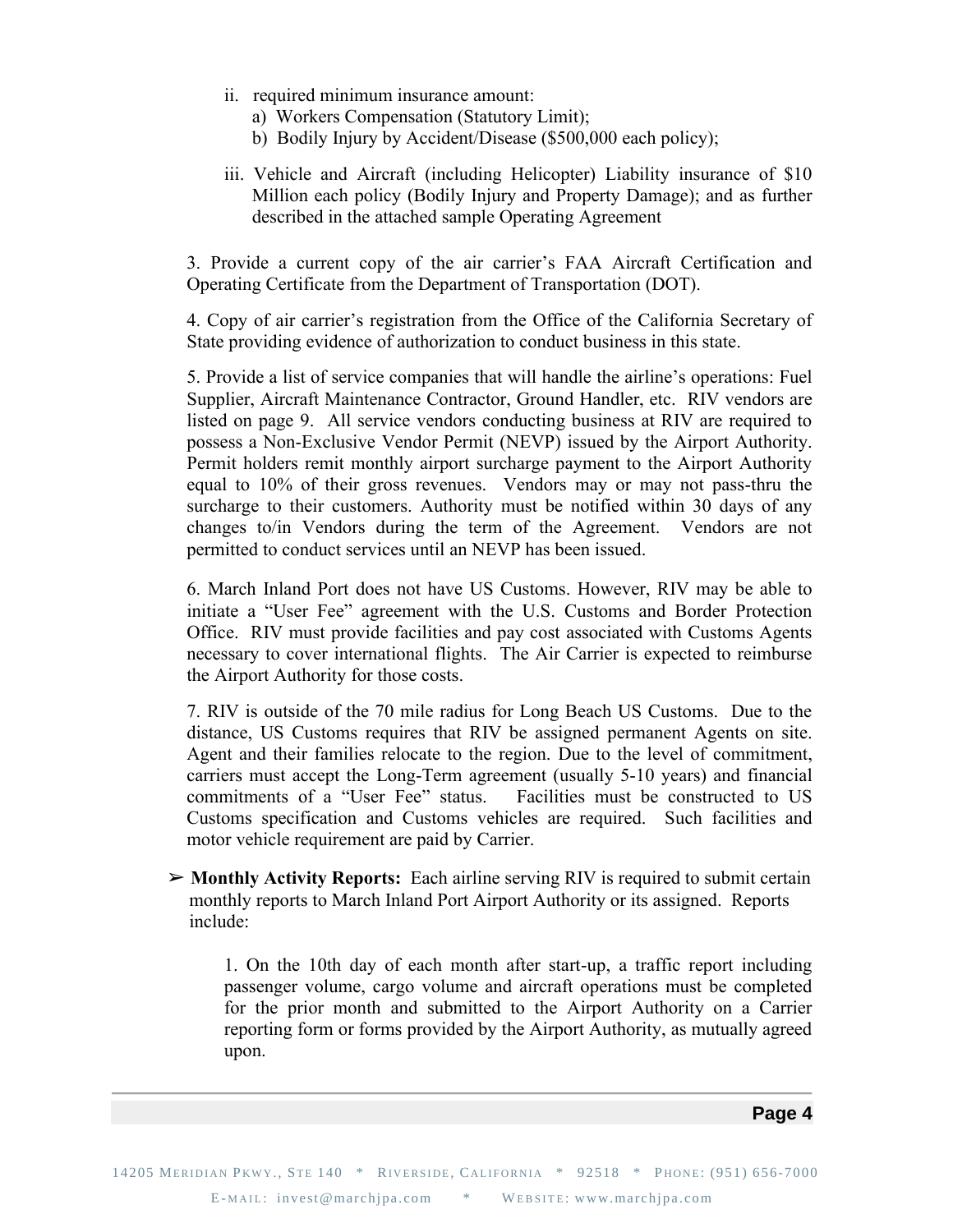2. On the 10th day of each month after start-up, a fuel report including aircraft type, flight number, date and fuel uploads must be completed for the prior month and submitted to the Airport Authority on a Carrier reporting form or forms provided by the Airport Authority, as mutually agreed upon.

➢ **Employee Security Identification**: Must be obtained from the Airport Authority. Call 951.656.7000 for additional information.

➢ **Aircraft and Ground Equipment Services:** Services currently provided by Freeman Holdings of Riverside, LLC. Please call 951.247.2111 for additional information.

➢ **Signs:** Signage requests must be submitted to the Airport Authority before signage is placed anywhere on the airport. Call 951.656.7000.

➢ **Parking:** Contact the Airport Authority to make arrangements at 951.656.7000.

➢ **Vehicle Airport Permits:** Contact the Airport Authority for vehicle permits. All on-road licensed vehicle are required to have a permit in order to operate on the AOA.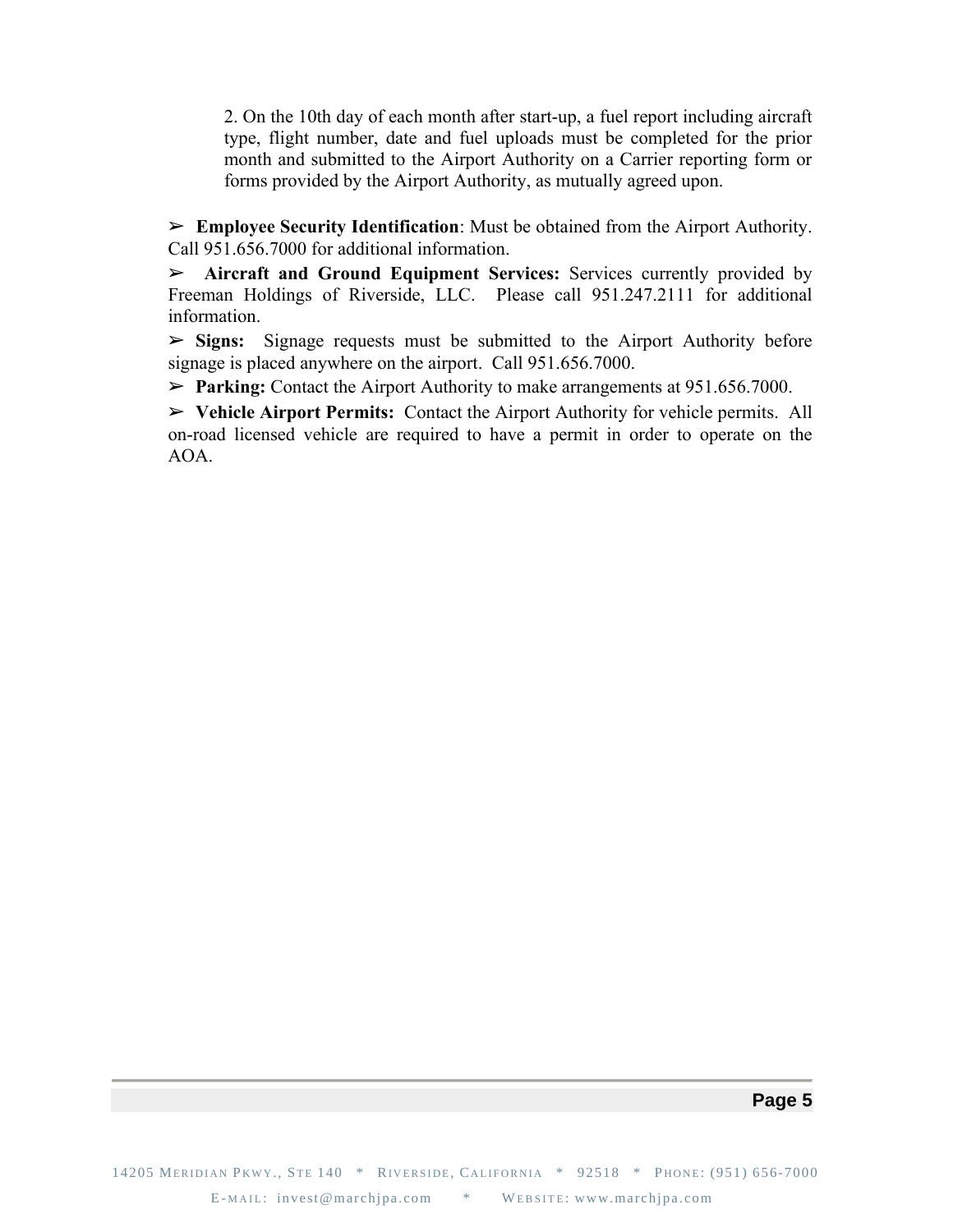# **RENTAL RATES AND USER CHARGES**

Aviation Fueling Fees:

(\$0.045) per gallon for all fuel placed into any commercial aircraft

(\$0.10) per gallon for all fuel placed into any general aviation aircraft

Petroleum Product Fee:

Gasoline –  $(\$0.10)$  per gallon Diesel –  $(\$0.10)$  per gallon Propane –  $(\$0.10)$  per gallon

Oils and Lubricants -

Oils and other Lubricants - (\$0.25) per gallon

Landing Fees (when applicable):

\$1.35 per 1000 lbs. of the aircraft certified maximum landing weight

Tenant Vehicle Decal Fees:

\$120.00 per licensed on-road motor vehicle. Vehicle decals are effective July 1st through June  $30<sup>th</sup>$  and are renewed annually.

### **GENERAL AVIATION**

Landing Fees:

Aircraft less than 12,500 lbs. Maximum Gross Take-off Weight - \$0.00 Aircraft 12,500 lbs.-74,999 lbs. \$1.10 per 1,000 lbs. of Maximum Gross **Take-off** Weight Aircraft 75,000 lbs. or greater - \$1.10 per 1,000 lbs. of Maximum Gross **LANDING** Weight

#### **OTHER FEES:**

| <b>Hangar (Not Available)</b> |     | <b>Commercial Parking (Daily)</b>   |          |
|-------------------------------|-----|-------------------------------------|----------|
| GA Small -                    | N/A | Group $I & II$ -                    | \$35.00  |
| GA Large -                    | N/A | Group III -                         | \$45.00  |
| Commercial -                  | N/A | Group IV -                          | \$55.00  |
|                               |     | Group $V -$                         | \$65.00  |
| <b>Tie Downs (Daily)</b>      |     | <b>Commercial Parking (Monthly)</b> |          |
| GA Single Engine $-$ \$5.00   |     | Group $I & II$ -                    | \$700.00 |

| GA Single Engine $-$ \$5.00              | Group $I & II -$ | \$700.00   |
|------------------------------------------|------------------|------------|
| GA Multi Engine - \$8.00                 | Group $III -$    | \$900.00   |
| $\text{Jet}/\text{Helicopter} - \$15.00$ | Group IV -       | \$1,100.00 |
|                                          | Group $V -$      | \$1,300.00 |

#### **Tie Downs (Monthly)**

GA Single Engine – \$55.00 GA Multi Engine - \$88.00 Jet / Helicopter - \$165.00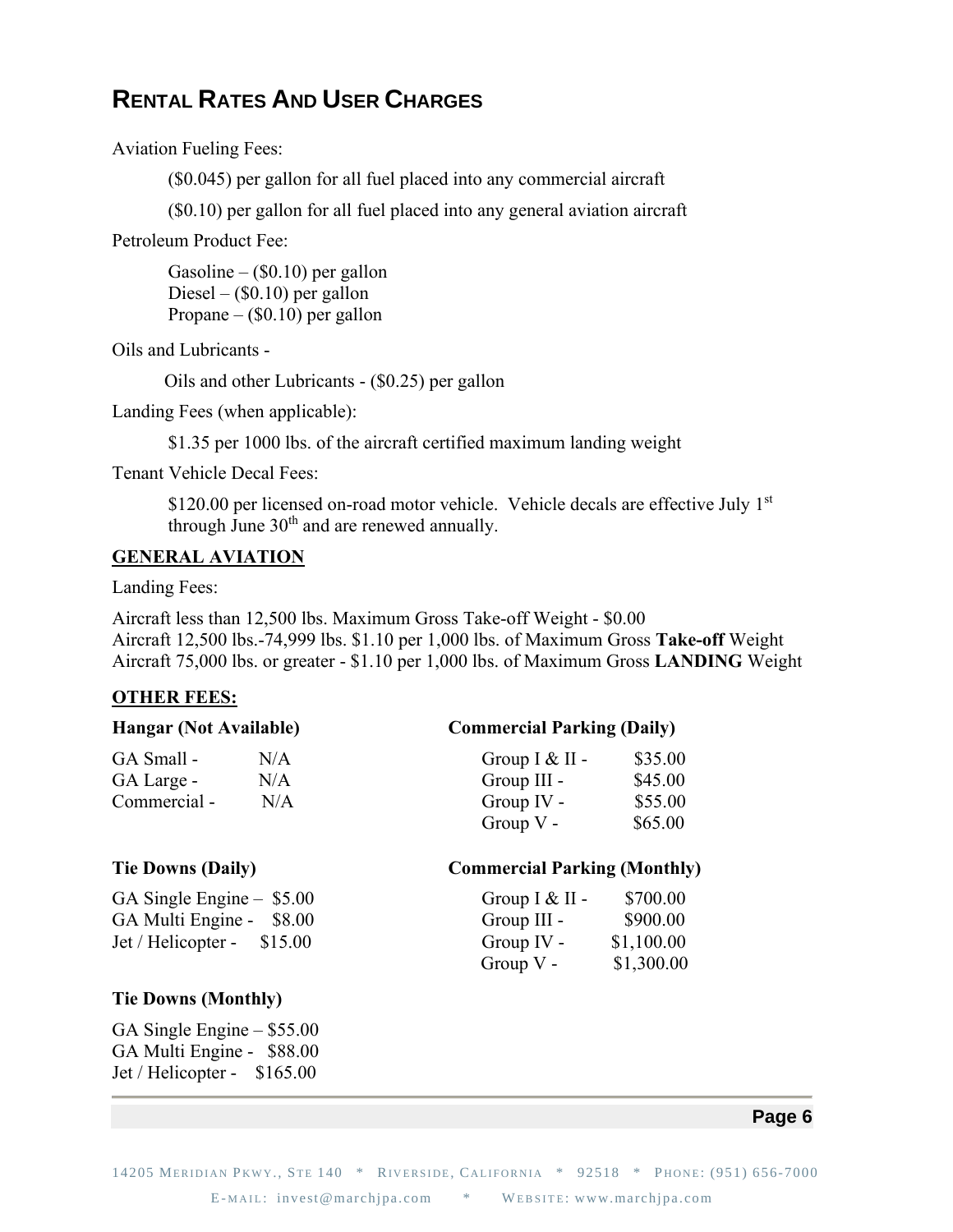# **COMMON USE FACILITIES**

Outside of the runways and taxiways, March Inland Port "Common Use" areas accommodate civil commercial aircraft, general aviation aircraft and aircraft service vendors. These areas are identified as:

- March Inland Port Apron "G" consisting of ten (10) common aircraft use parking gates. Two (2) aircraft parking gates are configured for Group V aircraft.
- March Inland Port Access Gate located at San Michele Ave. The gate is for common use of tenants, air carriers and their employees to access Apron "G".
- Currently under Construction: A 150,000 sf. General Aviation (GA) apron and public use GA terminal.

#### **For more information contact:**

March Inland Port Airport Authority Airport Director 14205 Meridian Pkwy., STE 140 Riverside, CA 92518 (951) 656.7000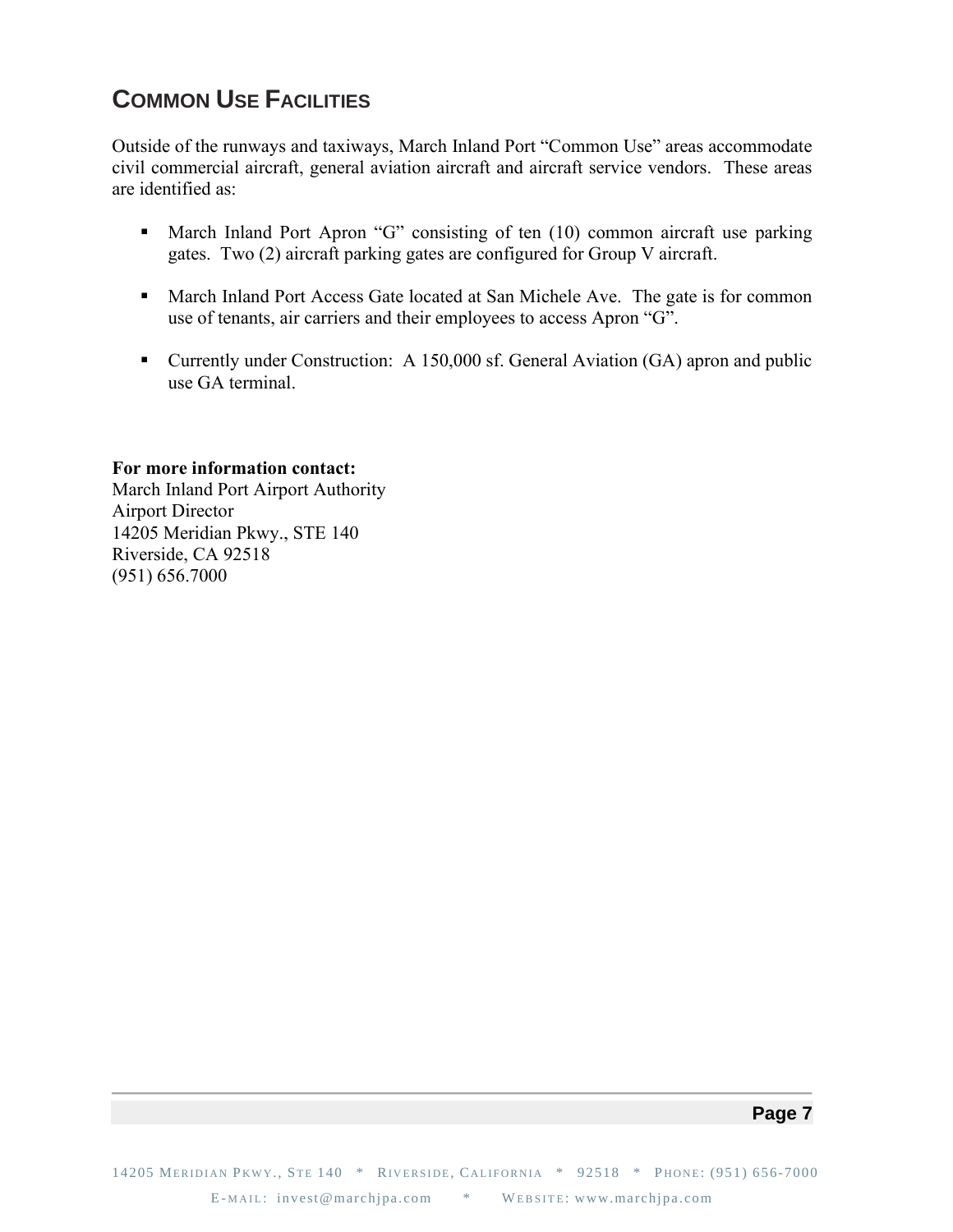### **PERMITTED SERVICE VENDORS – ON SITE**

### **FIXED-BASE OPERATOR (FBO) – Fuel and Ground Handling**

Freeman Holdings of Riverside, LLC. General Manager 17301 Heacock Street Moreno Valley, CA 92551 Ph. 760.246.7794 Fax. 760.246.4625 [smohror@millionair.com](mailto:smohror@millionair.com)

**GROUND HANDLER**

Contact FBO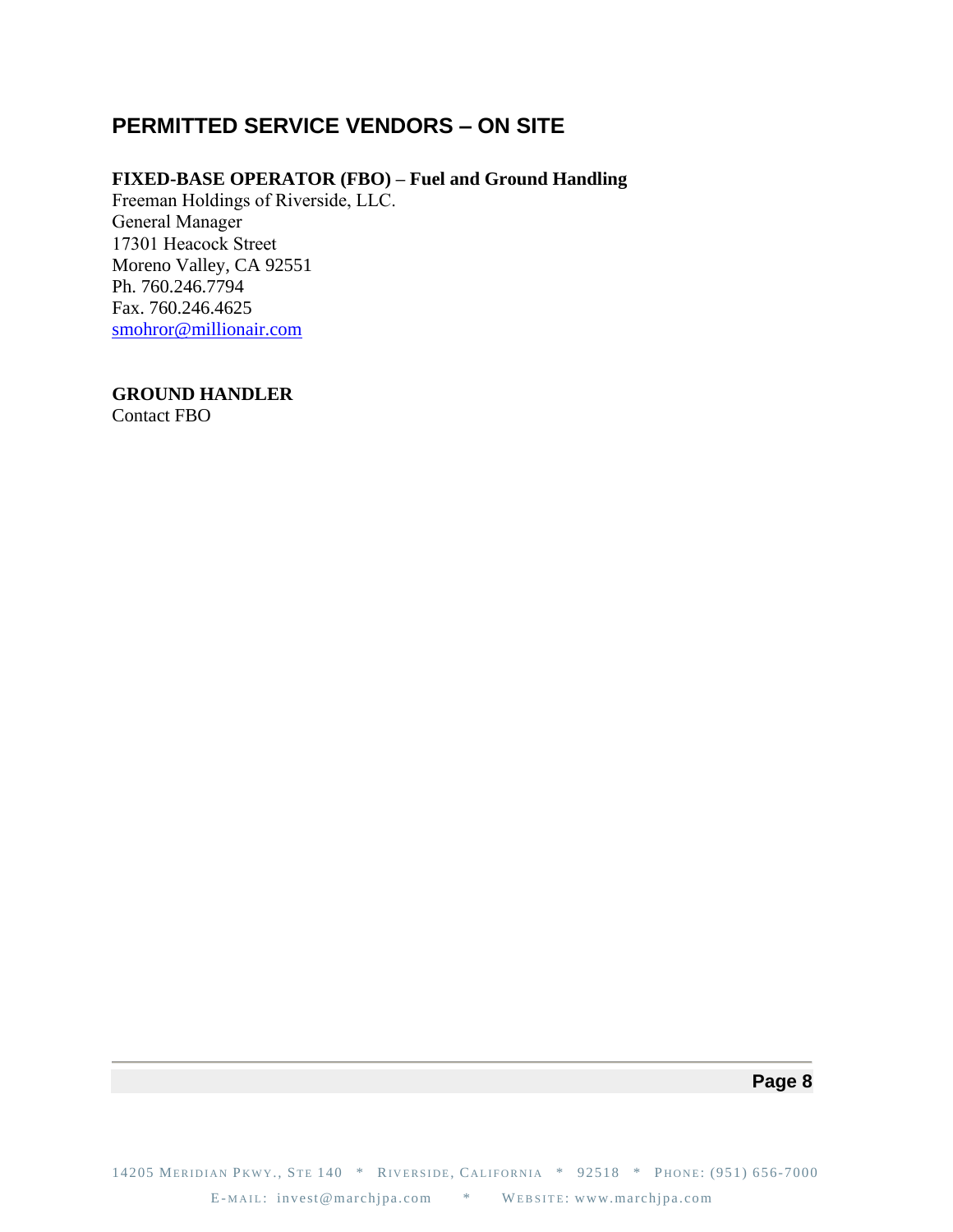### **GOVERNMENT AGENCIES**

### **U.S. Aviation Operation Center**

1701 Columbia Ave. College Park, GA 30337 Phone: (404) 305-5180

### **U.S. Customs and Border Protection**

Port Director US Customs and Border Protection LAX (310) 215-2618 Voice (310) 215-2013 Fax

### **U.S. Dept. of Transportation**

Number 2 Capitol Square Atlanta, GA 30334 Phone: (404) 656-5267

### **U.S. Federal Aviation Administration**

Los Angeles Airports Division Office 15000 Aviation Blvd. Lawndale, CA 90261 (310) 725-3600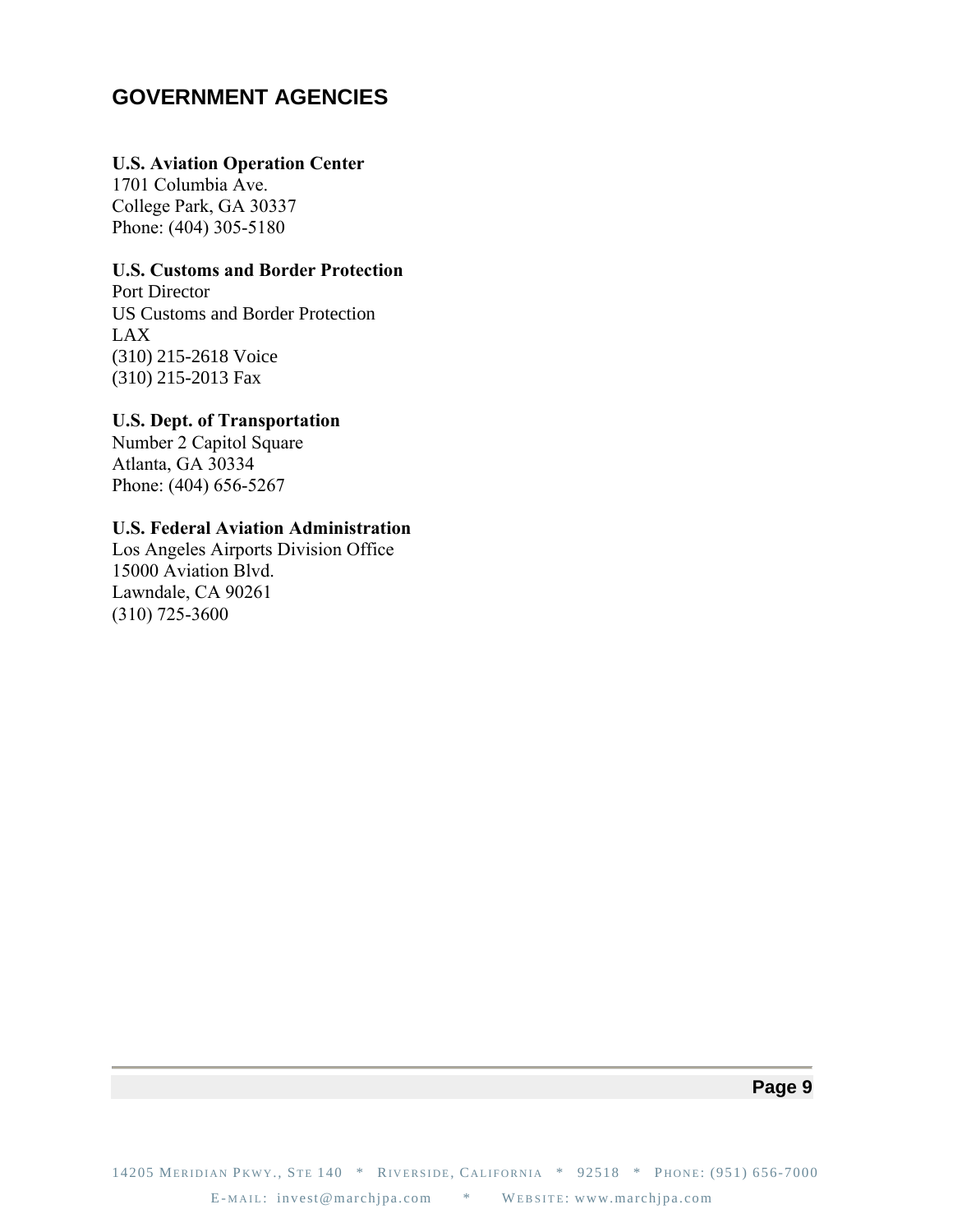### **FORM OF IRREVOCABLE STANDBY LETTER OF CREDIT**

**Name of Financial Institution: Address: Date: IRREVOCABLE STANDBY LETTER OF CREDIT NO.: BENEFICIARY: APPLICANT: Licensee** March Inland Port Airport Authority 23555 Meyer Drive Riverside, CA 92518 **AMOUNT: (US\$) EXPIRATION:**

We hereby establish this Irrevocable Letter of Credit No. \_\_\_\_\_\_\_\_\_\_\_\_\_\_\_\_\_\_\_\_\_\_ in your favor for an amount of **and a** for the account of Licensee Name. This Letter of Credit is effective \_\_\_\_\_\_\_\_\_\_\_\_\_\_\_\_\_\_\_\_\_\_\_ and will expire on \_\_\_\_\_\_\_\_\_\_\_\_\_\_ unless renewed as hereinafter provided. Funds under this Letter of Credit are available to you against your draft(s), purportedly signed by your authorized corporate officer, drawn on us bearing the clause "Drawn under Letter of Credit No. \_\_\_\_\_\_\_\_\_\_\_\_\_\_\_\_\_" and the Beneficiary's signed statement reading: "We hereby certify that [CARRIER] has failed, by act or omission, to perform an obligation under, or to otherwise act in accordance with, the Agreement dated between and March Inland Port for Operational Status at March Inland Port  $(RIV)$ ."

This Letter of Credit will be automatically renewed for a one-year period upon the expiration of date set forth above and upon each anniversary of such date, unless at least ninety (90) days prior to such expiration date or anniversary thereof we notify both you and your client in writing by registered/courier mail that we elect not to so renew this Letter of Credit.

Upon receipt by you of our notice of election not to renew this Letter of Credit, you may draw hereunder by your sight draft(s) drawn on us and bearing the clause "Drawn under Letter of Credit No. \_\_\_\_\_\_\_\_\_\_\_\_\_\_\_". This Letter of Credit sets forth in full the terms of our undertaking. Such undertaking shall not in any way be modified, amended or amplified by reference to any document or instrument referred to herein or in which this Letter of Credit is referred to or to which this Letter of Credit is related and any such reference shall not be deemed to incorporate herein by reference any document or instrument. All bank charges and commissions incurred in this transaction are for the applicant's account. We hereby agree with drawers, endorsers and bona fide holders of drafts drawn under and in compliance with the terms of this credit that such drafts will be duly honored upon presentation to the Drawee. The obligation of Financial Institution under this Letter of Credit is the individual obligation of the Financial Institution, and is in no way contingent upon reimbursement with respect thereto. Except as otherwise expressly stated herein, this credit is subjected to the Uniform Customs and Practice for documentary Credits (1993 revision) I.C.C. Publication No. 500. Except as otherwise expressly stated herein, this credit is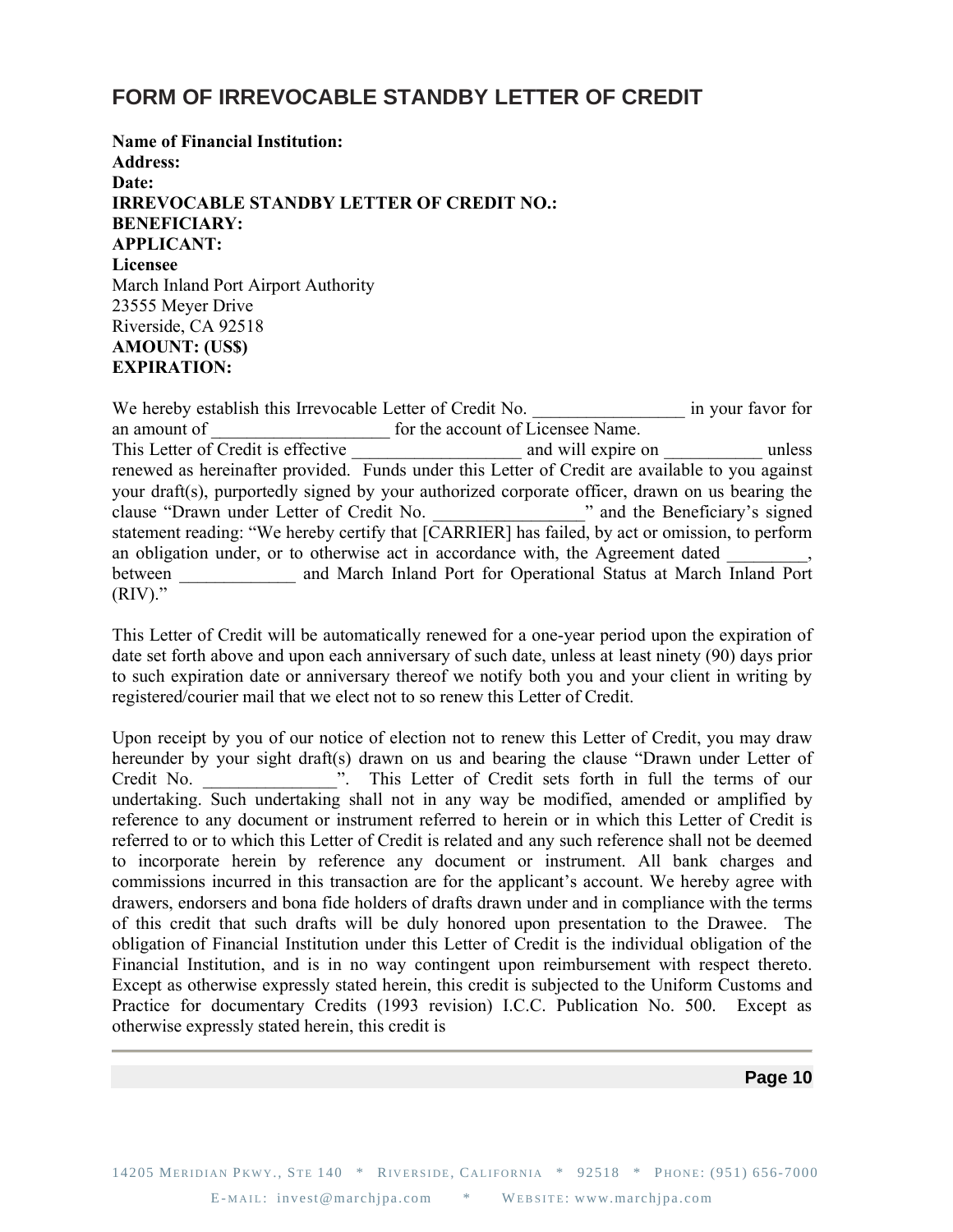subjected to the Uniform Customs and Practice for documentary Credits (1993 revision) I.C.C. Publication No. 500. Notwithstanding Article 17 of said publication, if this credit expires during an interruption of business as described in Article 17, we agree to effect payment if the credit is drawn against within (30) days after resumption of business. As to matters not covered by UCP then the laws of the State of California shall prevail.

Very truly yours,

Financial Institution

BY: \_\_\_\_\_\_\_\_\_\_\_\_\_\_\_\_\_\_\_\_\_\_\_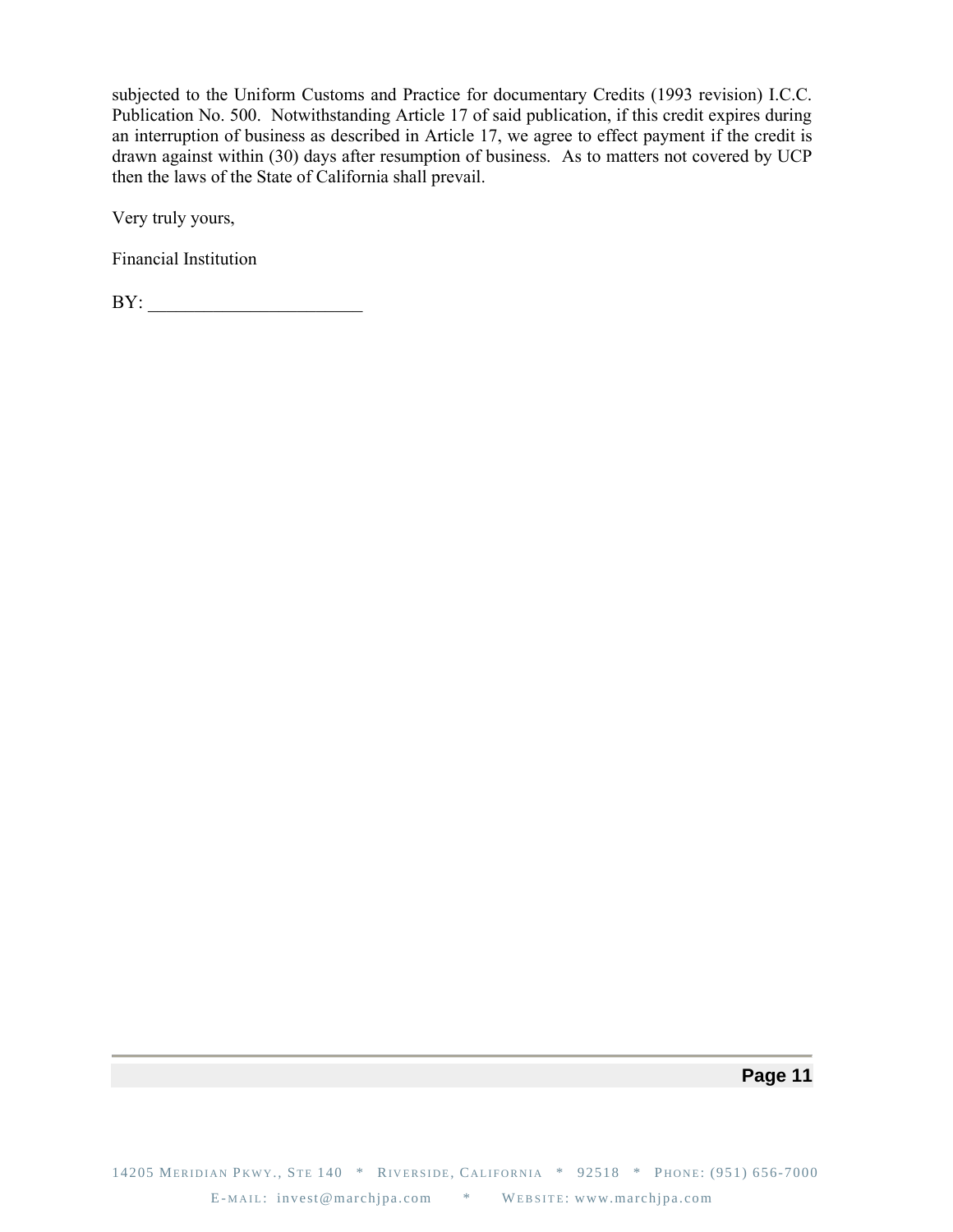### **NEW AIRLINE TENANT CHECK-LIST** Domestic Carrier International Carrier

### Checklist Items:

\_\_\_\_\_\_ Carrier Information

- **\_\_\_ Company Name and Address**
- **\_\_\_** Contact Person
- Three letter code
- \_\_ Designation/License
- **•** \_\_\_ Dun & Bradstreet
- **Exercise Financials**
- **\_\_** References
- **•** \_\_\_ Type of Service (Cargo/PAX/Charter)
- **EXECUTE:** Flight Schedules and Annual Number of Flights Data
- Arrivals / Departures (Time of Day Required to Operate)
- \_\_\_\_\_\_ Facility Needs
- \_\_\_\_\_\_ Security Deposit (ILC)
- \_\_\_\_\_\_ Insurance Certificates
- \_\_\_\_\_\_ FAA Aircraft Certifications and Operating Certificate from DOT
- \_\_\_\_\_\_ Air Carrier Registration (California Corporate Registration)
- \_\_\_\_\_\_ Catering Agreements
- \_\_\_\_\_\_ Ground Handler
- \_\_\_\_\_\_ Cargo Handler
- \_\_\_\_\_\_ Monthly Traffic Report (Template for submission for approval to Airport)
- \_\_\_\_\_\_ Scheduled Monthly Activity Report (Same comment as above)
- \_\_\_\_\_\_ Employee Security Badges Requests (Obtain form from Airport Authority)
- \_\_\_\_\_\_ Airport Signage (Request)
- **\_\_\_\_\_\_\_** Parking (Request)
- \_\_\_\_\_\_ Space Request (Estimated peak hour number of aircraft parking gates)
- \_\_\_\_\_\_ Office/Warehouse/Hangar (Carrier needs: Ground or facility lease request)
- Lounge (PAX Terminal not constructed)
- \_\_\_\_\_\_ Airport Operating Agreement (Draft Copy)
- \_\_\_\_\_\_ California Corporate Registration
- U.S. Customs Permit (International)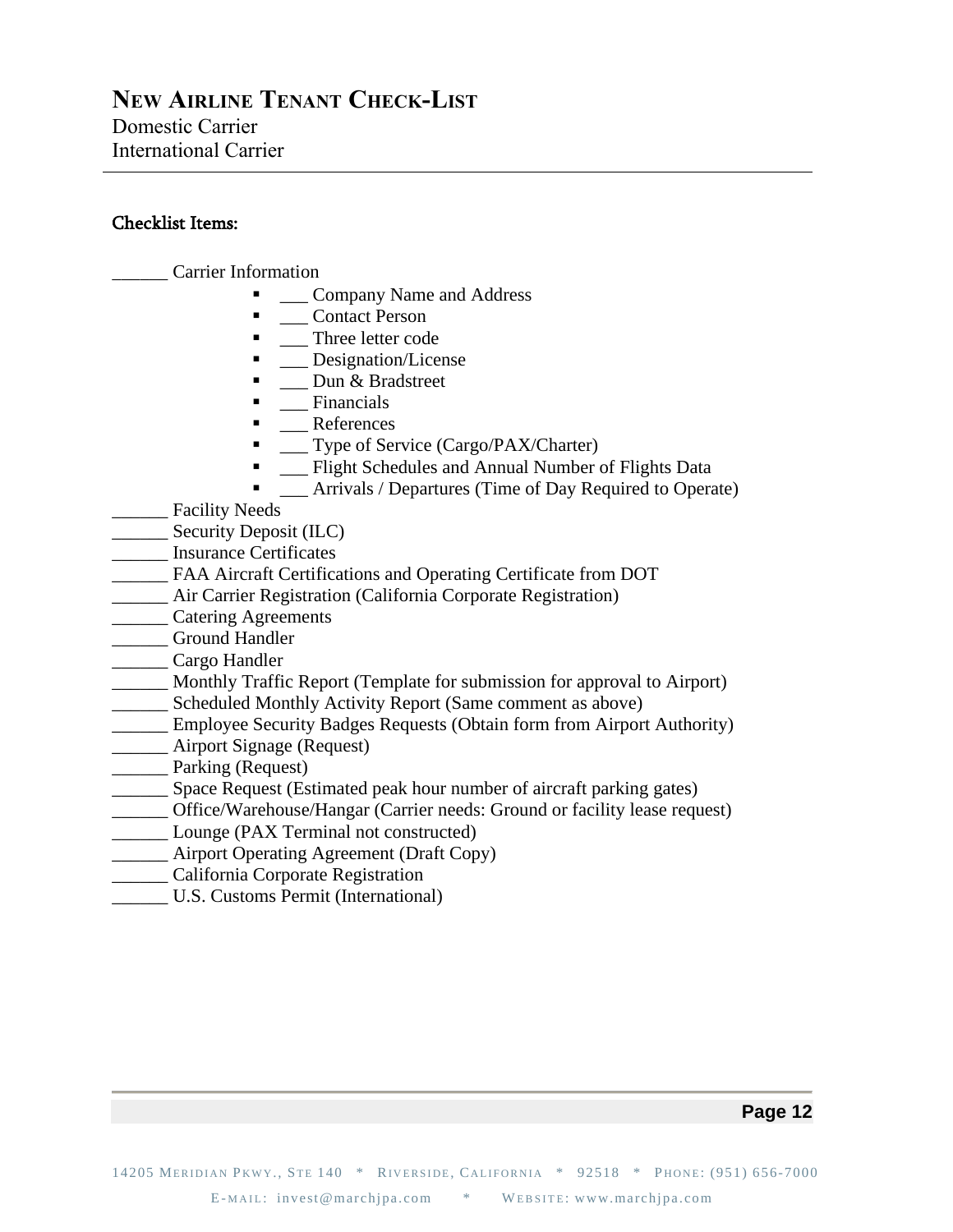## **AIRSIDE OPERATING INFORMATION**

No tenant is allowed to enter the movement areas (runways, taxiways, safety areas, etc.) without an escort from an Airport Operations Supervisor. Escorts will only be conducted during emergency situations. Personnel required to tow aircraft via the movement areas must receive Airport Movement Area training from the Airport Operations Division. Unauthorized entry onto the movement area (runway or taxiway) will result in the immediate suspension of the individual's airport badge. The Operations Division is responsible for numerous operating plans and procedures to include the Airport Emergency Plan (AEP), and the Airport Drivers Safety Training Program. Each carrier operating at March Inland Port must be familiar with the procedures contained in the airport's training manuals. The manual contains important telephone numbers and airport maps. A copy is available in the Airport Operations office.

In accordance with federal and airport regulations, any individual who operates a ground vehicle on any portion of the airport requiring an airport identification badge must successfully complete the Airport Driver Safety Training course before that individual may operate a vehicle. Personnel required to operate a vehicle must successfully complete the driver training course **prior** to obtaining or renewing their airport badge, and every year thereafter prior to the badge expiration date. Contact the Airport Authority to schedule training.

If you have any questions regarding airside operations, please contact the Airport Authority at (951) 656.7000.